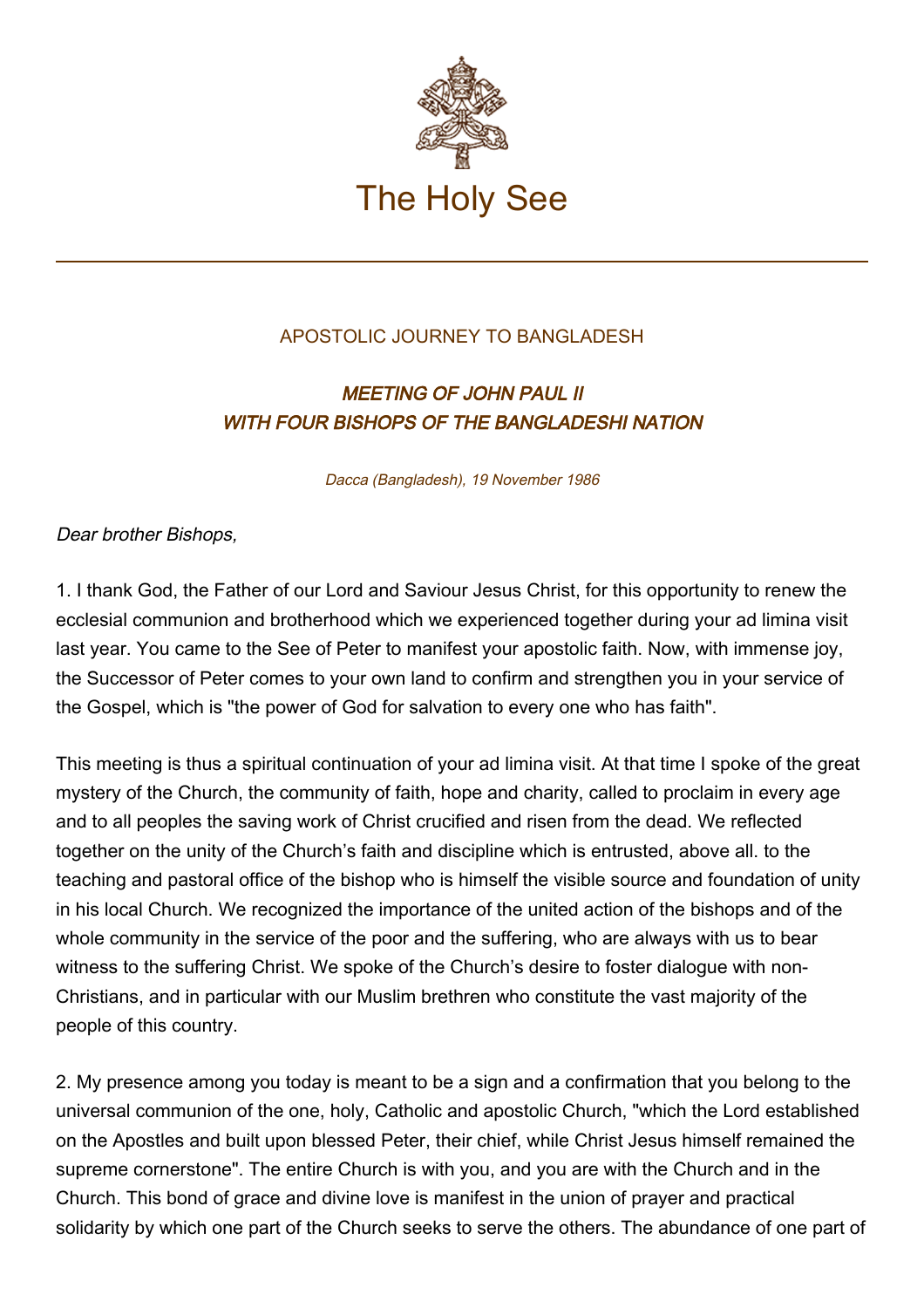God's people involves a responsibility for meeting the needs of another part. I have called you a pusillus grex, for that is what you are. But no part of the Church can feel itself isolated or forgotten by the great family of those redeemed by Christ.

I wish to assure you that your hopes and aspirations, your burdens and sorrows find a special echo in my own heart. In my prayer I constantly offer you as a spiritual sacrifice to God, knowing that he will sustain you and give you increase.

3. The Church has been present in this region for over four centuries, and this year you are happily celebrating the hundredth anniversary of the Diocese of Dhaka, now an Archdiocese. Against this background and in prayerful attention to what the "signs of the times" reveal regarding the "moment" which the Catholic community in Bangladesh is living, you have committed yourselves and your communities to achieving the goals of the "Pastoral Plan for the Church in Bangladesh". I wish to encourage you along this path. Above all I encourage you to work in unity, so that everyone in the Church in Bangladesh will come together in a renewed and more conscious sharing in the Church's apostolate. As you yourselves wrote, you are indeed "at the threshold of a new Advent, a new moment of this grace and mission of service".

4. The final purpose of this ecclesial endeavour is none other than the Kingdom of God: "Seek first the Father's kingdom and his righteousness". This is the content of Jesus' redemptive mission which the Church continues in time. This is the essential message of the Church today. The Holy Spirit constantly gives fresh life and energy to the Christian community for the task of proclaiming Good News to the poor, release to the captives, and an acceptable year of the Lord. The generous individual and collective response of pastors and faithful to this "Good News", both within the ecclesial body itself and outwards towards the entire national community, constitutes the new Advent, the new moment of grace and mission of which you have written. The Churches over which you preside in charity will undoubtedly experience vitality and fruitfulness in the measure in which they are open to this evangelical challenge.

You are entrusted with a mission that goes far beyond a mere material enterprise and even beyond your human capacity to respond, and so you place your trust in Christ. You draw courage from the thought that the message you proclaim is in no way alien to the character and needs of your people. You proclaim justice, peace and joy in the Holy Spirit. These are values which Christians are called to make "incarnate" in their lives and activities, as a testimony, so that the world may believe. These are values which are valid for all peoples in all ages. They are human aspirations concerning which the followers of different religious traditions and men and women of good will can and should enter into dialogue and collaboration. These are values which the contemporary world urgently needs.

5. As bishops you are aware of the importance of involving all the members of the Church in putting the Pastoral Plan into practice. You have asked everyone to take part and share in the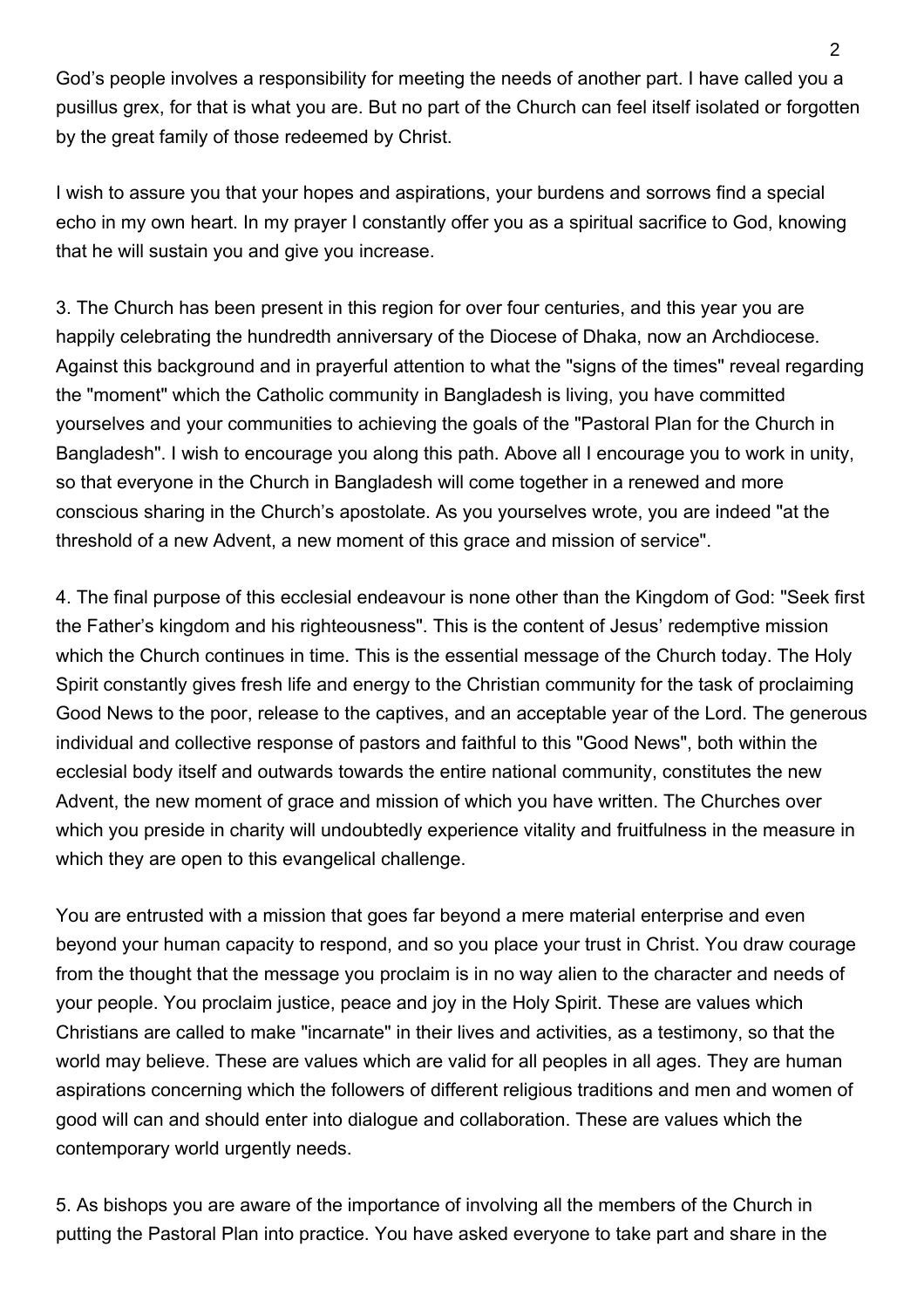responsibility.

Your Bangladeshi priests, as well as the missionary priests from other lands, are your closest collaborators. They should be the first ones to benefit from your pastoral solicitude and fraternal love. They preach the word of God and teach the faithful the truths of faith. They teach them the practice of the Christian life and what justice demands. They encourage families to respond to their Christian calling in the service of love and life. They watch over the welfare of children and the Christian formation of youth. They seek out the sheep that has gone astray and bring the Gospel message to those who have not yet heard it. They are often obliged to carry out their ministry in materially and spiritually difficult situations. For each one of them you are teacher, father, brother and friend You have a sacred duty to esteem and support them, to pray for them and see to their spiritual advancement: you must always be readily available to them with kindness and evangelical charity.

The Christian communities of Bangladesh are small, and live in the midst of a large non-Christian population. The priests are often isolated and their activities are many and varied. It is therefore especially important to seek ways of fostering a deep sense of communion among priests, both diocesan and religious, so that they have a real and personal share in the whole life of the diocese. If they maintain an interest in theological study and continue pastoral formation, they will more easily meet the new challenges which their apostolate constantly brings. In all of this the bishop's word and witness are of the greatest importance for the good of his presbyterium as a whole and of each individual priest member.

6. The bishop has to concern himself with the well-being of the men and women religious who collaborate with him in the service of God's people. Through the health-care, charitable and educational activities carried out by the Religious Congregations in your country, the Church is present in a visible and helpful way, even to non-Christian. Your particular Churches are consolidated and built up by the religious, who witness to the primacy of the love of Jesus by the faithful observance of their vows. Religious life in fact is a "divine gift" to the Church. The bishop must therefore promote and encourage vocations, and show his support by often visiting communities and respecting their specific charisms.

One of the most positive signs of the vitality of the Church in your country is the increasing numbers of vocations to the priesthood and to the religious life. Thus the Lord is indeed responding to your needs. He is sending labourers into his harvest to make up for the scarcity of workers for the Gospel which you have felt so deeply.

That grace constitutes a responsibility for all concerned: a responsibility for the appropriate selection and training of candidates. Time and effort spent in giving them an adequate preparation for the ecclesial tasks ahead is never too much. I encourage you to make this one of your first concerns. There is also the responsibility for using the energies and talents of religious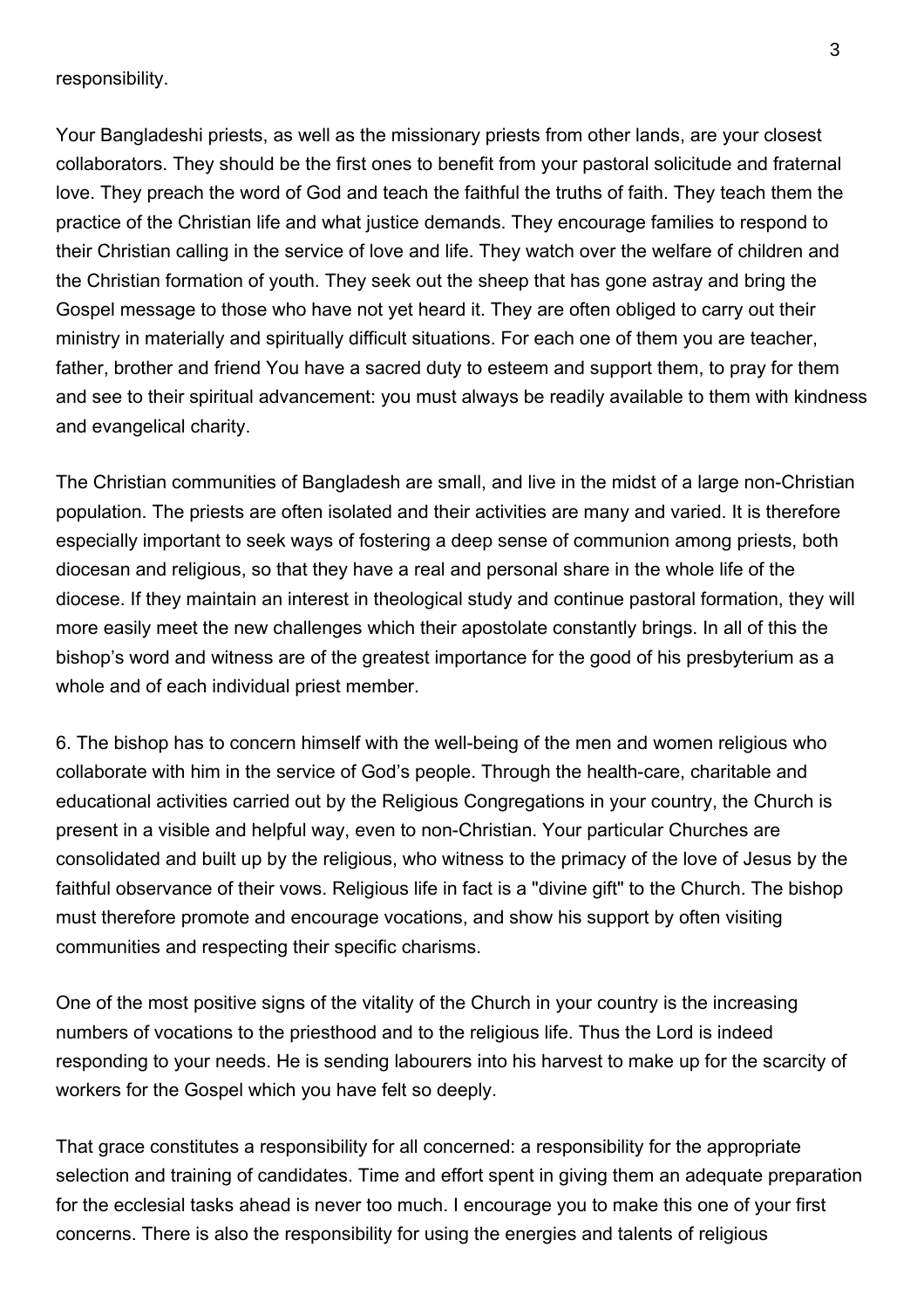communities in an organized pastoral programme of action.

7. As bishops, you are heralds of God's love for his people. In your ministry you seek to express the compassion that Jesus had for the crowds. Thus, while you point the way to final happiness in the Father's house, you are concerned to stimulate the Christian community to serve the poor and the less fortunate in their immediate needs, and you endeavour to guide the faithful in the task of promoting greater justice in human affairs.

The whole Church "recognizes in the poor and the suffering the likeness of her poor and suffering Founder. She does all she can to relieve their need and in them she strives to serve Christ". The Church in Bangladesh feels called to such service in an eminent way. She lives in constant awareness of the needs of the nation. She herself is a community of "little ones".

In your Pastoral Plan you have indicated the service of the poor - in all the forms that material and spiritual poverty assumes - as a priority in the Church's service. This in an area in which no lasting results can be obtained without the "skilful concern and attention - op the laity". In this you will seek to favour "the unmistakable work of the Holy Spirit in making the laity today even more conscious of their own responsibility and inspiring them everywhere to serve Christ and the Church".

8. Whatever is done for the spiritual and professional training of lay men and women willing to work for the renewal of the temporal order constitutes a great service to the nation and the Church. Catholic education, specialized programmes of formation for the laity, training for leadership both within the ecclesial community and in society in general are a genuine contribution to the nation's development. By cooperating with their fellow citizens, the members of the Church seek to build society on the bases of the dignity and inalienable rights of every human person, on justice, and on a real solidarity among individuals and groups. They do this through personal conviction and a sense of responsibility inspired by the Gospel and by Christ's command to love and serve one's neighbour.

You are very much aware of the important role of young people in building the future of the Church and of society. In many ways they are the special object of your pastoral concern. New ideas and changing social and cultural conditions deeply affect them. They need understanding and sure guidance. I earnestly encourage you and the priests and religious to be close to them, to help them to find the truth and to live in holiness.

9. Finally, there are two thoughts which I wish to share with you regarding your pastoral care of God's people. First, the vitality and Christian hope of your communities depend upon a real commitment to prayer. The Church in Bangladesh must be a Church that prays. In the Lord's Prayer we can all recognize our deepest aspirations and the certainty of God's loving response. To praise the Father, to acknowledge his will, to implore his gifts and blessings: these are the